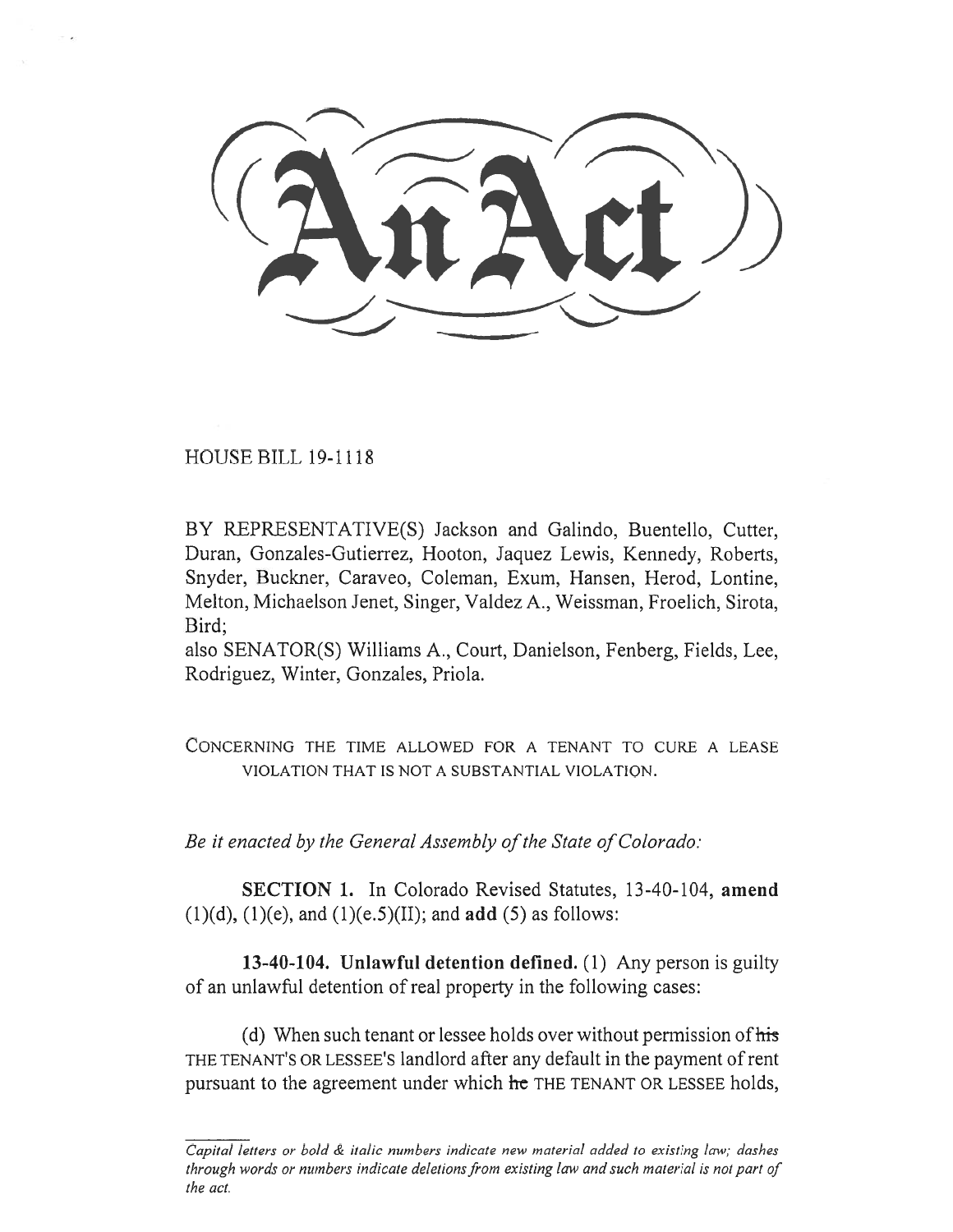and, three TEN days' notice in writing has been duly served upon the tenant or lessee holding over, requiring in the alternative the payment of the rent or the possession of the premises; EXCEPT THAT, FOR A NONRESIDENTIAL AGREEMENT OR AN EMPLOYER-PROVIDED HOUSING AGREEMENT, THREE DAYS' NOTICE IS REQUIRED PURSUANT TO THIS SECTION, AND FOR AN EXEMPT RESIDENTIAL AGREEMENT, FIVE DAYS' NOTICE IS REQUIRED PURSUANT TO THIS SECTION. No such agreement shall contain a waiver by the tenant of the three days<sup>t</sup> notice requirement of this paragraph  $(d)$  SUBSECTION (1)(d). It shall IS not be necessary, in order to work a forfeiture of such agreement, for nonpayment of rent, to make a demand for such rent on the day on which the same becomes due; but a failure to pay such rent upon demand, when made, works a forfeiture.

(e) When such tenant or lessee holds over, without such permission, contrary to any other condition or covenant of the agreement under which such tenant or lessee holds, and three TEN days' notice in writing has been duly served upon such tenant or lessee requiring in the alternative the compliance with such condition or covenant or the delivery of the possession of the premises so held; EXCEPT THAT, FOR A NONRESIDENTIAL AGREEMENT OR AN EMPLOYER-PROVIDED HOUSING AGREEMENT, THREE DAYS' NOTICE IS REQUIRED PURSUANT TO THIS SECTION, AND FOR AN EXEMPT RESIDENTIAL AGREEMENT, FIVE DAYS' NOTICE IS REQUIRED PURSUANT TO THIS SECTION.

(e.5) (II) A tenancy PURSUANT TO A RESIDENTIAL AGREEMENT may be terminated at any time pursuant to this paragraph  $(e.5)$  SUBSECTION (1)(e.5) on the basis of a subsequent violation OF THE SAME CONDITION OR COVENANT OF THE AGREEMENT. The termination shall be OF A RESIDENTIAL TENANCY IS effective three TEN days after service of written notice to quit. NOTWITHSTANDING ANY OTHER PROVISION OF THIS SUBSECTION (1)(e.5)(II), A TENANCY PURSUANT TO A NONRESIDENTIAL AGREEMENT, AN EXEMPT RESIDENTIAL AGREEMENT, OR AN EMPLOYER-PROVIDED HOUSING AGREEMENT MAY BE TERMINATED AT ANY TIME PURSUANT TO THIS SUBSECTION (1)(e.5) ON THE BASIS OF A SUBSEQUENT VIOLATION. THE TERMINATION OF A NONRESIDENTIAL TENANCY OR AN EMPLOYER-PROVIDED HOUSING TENANCY IS EFFECTIVE THREE DAYS AFTER SERVICE OF WRITTEN NOTICE TO QUIT, AND THE TERMINATION OF A TENANCY PURSUANT TO AN EXEMPT RESIDENTIAL AGREEMENT IS EFFECTIVE FIVE DAYS AFTER SERVICE OF WRITTEN NOTICE TO QUIT.

## PAGE 2-HOUSE BILL 19-1118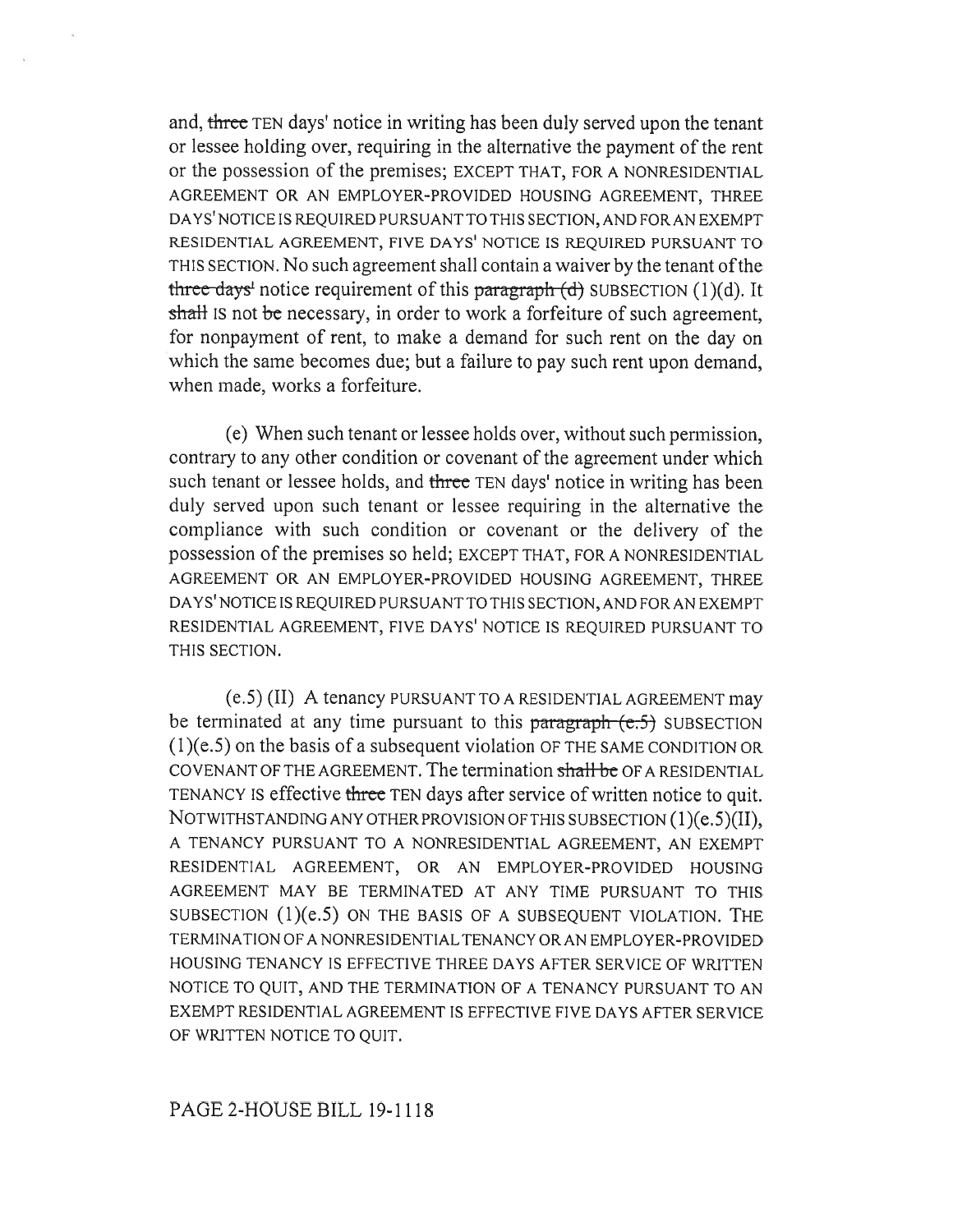(5) FOR THE PURPOSES OF THIS SECTION, UNLESS THE CONTEXT OTHERWISE REQUIRES:

(a) "EMPLOYER-PROVIDED HOUSING AGREEMENT" MEANS A RESIDENTIAL TENANCY AGREEMENT BETWEEN AN EMPLOYEE AND AN EMPLOYER WHEN THE EMPLOYER OR AN AFFILIATE OF THE EMPLOYER ACTS AS A LANDLORD.

(b) "EXEMPT RESIDENTIAL AGREEMENT" MEANS A RESIDENTIAL AGREEMENT LEASING A SINGLE FAMILY HOME BY A LANDLORD WHO OWNS FIVE OR FEWER SINGLE FAMILY RENTAL HOMES AND WHO PROVIDES NOTICE IN THE AGREEMENT THAT A TEN-DAY NOTICE PERIOD REQUIRED PURSUANT TO THIS SECTION DOES NOT APPLY TO THE TENANCY ENTERED INTO PURSUANT TO THE AGREEMENT.

**SECTION 2. Safety clause.** The general assembly hereby finds,